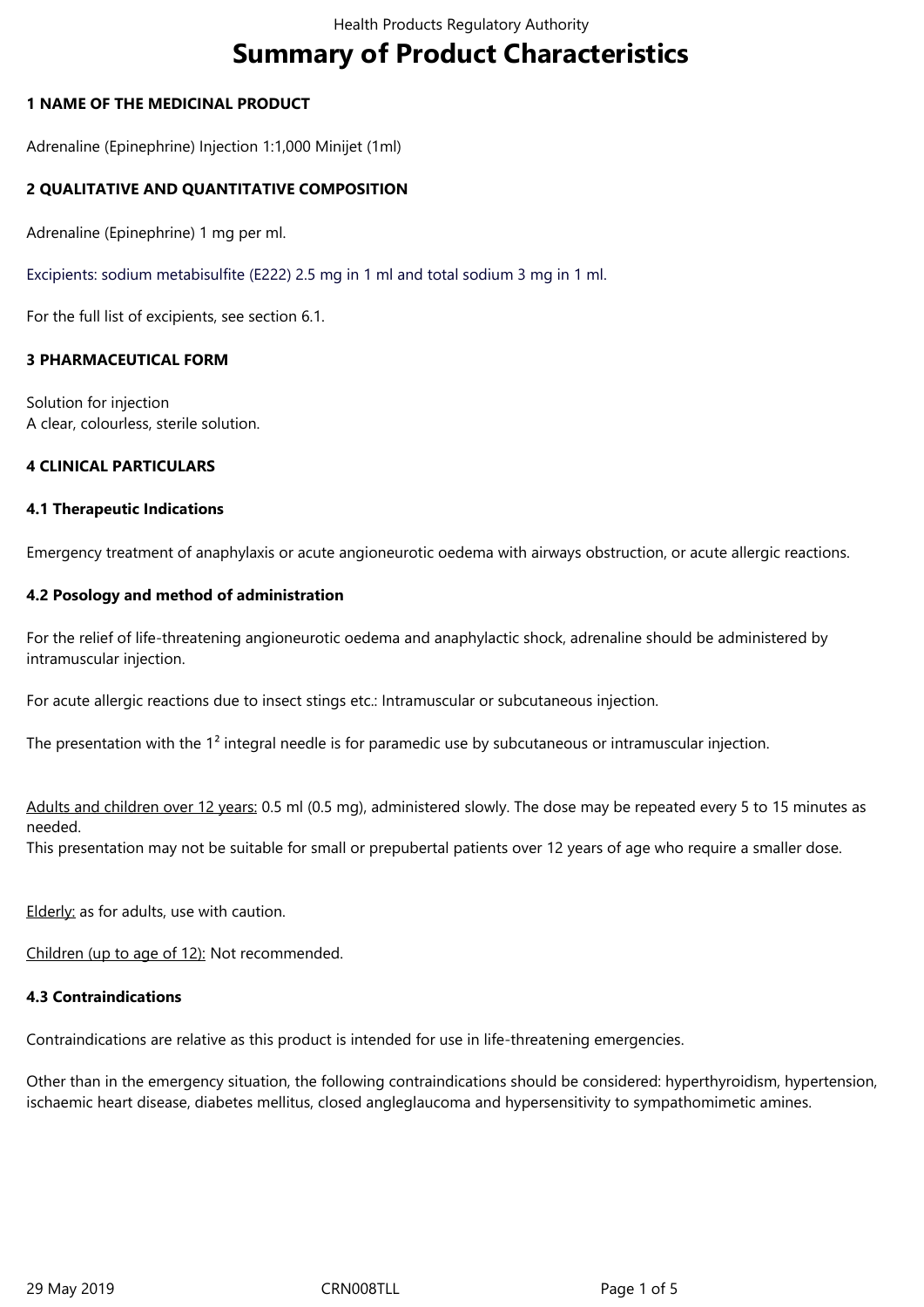## **4.4 Special warnings and precautions for use**

These special warnings and precautions are relative as this product is intended for use in life-threatening situations. Administer slowly with caution to elderly patients and to patients with ischaemic heart disease, hypertension, diabetes mellitus, hyperthyroidism or psychoneurosis.

Use with extreme caution in patients with long-standing bronchial asthma and emphysema who have developed degenerative heart disease. Anginal pain may be induced when coronary insufficiency is present.

Use with caution in patients with pre-existing cardiac arrhythmias.

Tissue necrosis at injection site may arise if this product is administered to an inappropriate injection site such as digits or buttocks.

Administer with caution in patients suffering from autonomic dysreflexia (hyperreflexia), particularly in spinal cord injury (e.g.,tetraplegics). Patients with hypersensitivity to sulfites and prostatic hypertrophy or urination difficulty. Endotracheal administration of adrenaline can contaminate the colorimeter carbon dioxide detector and lead to its false positive colour change (fixed yellow discoloration).

This medicinal product contains less than 1 mmol sodium per ml (3mg/ml), i.e. essentially `sodium-free'

This medicinal product contains sodium metabisulfite which may rarely cause severe hypersensitivity reactions and bronchospasm.

## **4.5 Interaction with other medicinal products and other forms of interactions**

The effects of adrenaline may be potentiated by tricyclic antidepressants.

Volatile liquid anaesthetics such as halothane and other anaesthetics such as cyclopropane and trichloroethylene increase the risk of adrenaline-induced ventricul ararrhythmias and acute pulmonary oedemaifhypoxiais present. Severe hypertension and bradycardia may occur with non-selective beta- blocking drugs such as propranolol. Propranolol also inhibits the bronchodilator effect of adrenaline. The risk of cardiac arrhythmi as is higher when adrenaline is given to patients receiving digoxin, quinidine, fluorohydrocarbons or cocaine. Adrenaline-induced hyperglycaemia may lead to loss of blood-sugarcontrol in diabetic patients treated with hypoglycaemic agents.

The vasoconstrictor and pressor effects of adrenaline, mediated by its alpha-adrenergicaction, may be enhanced by concomitant administration of drugs with similar effects, such as ergot alkaloids or oxytocin.

Adrenaline specifically reverses the antihypertensive effects of adrenergic neuroneblockers such as guanethidine with the risk of severe hypertension.

Concurrent use or use within 2 weeks of monoamine oxidase inhibitor increases risk of adverse events. Sympathomimetic drugs (e.g. isoproterenol) increase the risk of serious cardiac arrhythmias. Alpha blockers increase the risk of hypotension and tachycardia. Drugs which cause potassium loss (corticosteroids, potassium-depleting diuretic, aminophylline, theophylline) increases the risk of hypokalemia. Adrenaline increases the risk of cardiac adverse effects of levodopa.

Use of Entacapone may potentiate the chronotropic and arrhtmogenic effects of adrenaline.

## **4.6 Fertility, pregnancy and lactation**

Adrenaline crosses the placenta. There is some evidence of a slightly increased incidence of congenital abnormalities. Injection of adrenaline may cause foetal tachycardia, cardiac irregularities, extrasystoles and louder heart sounds. In labour, adrenaline may delay the second stage. Adrenaline should only be used in pregnancy if the potential benefits outweigh the risks to the foetus.

Adrenaline is excreted in breast milk, but as pharmacologically active plasma concentrations are not achieved by the oral route, the use of adrenaline in breast-feeding mothers is presumed to be safe.

29 May 2019 CRN008TLL Page 2 of 5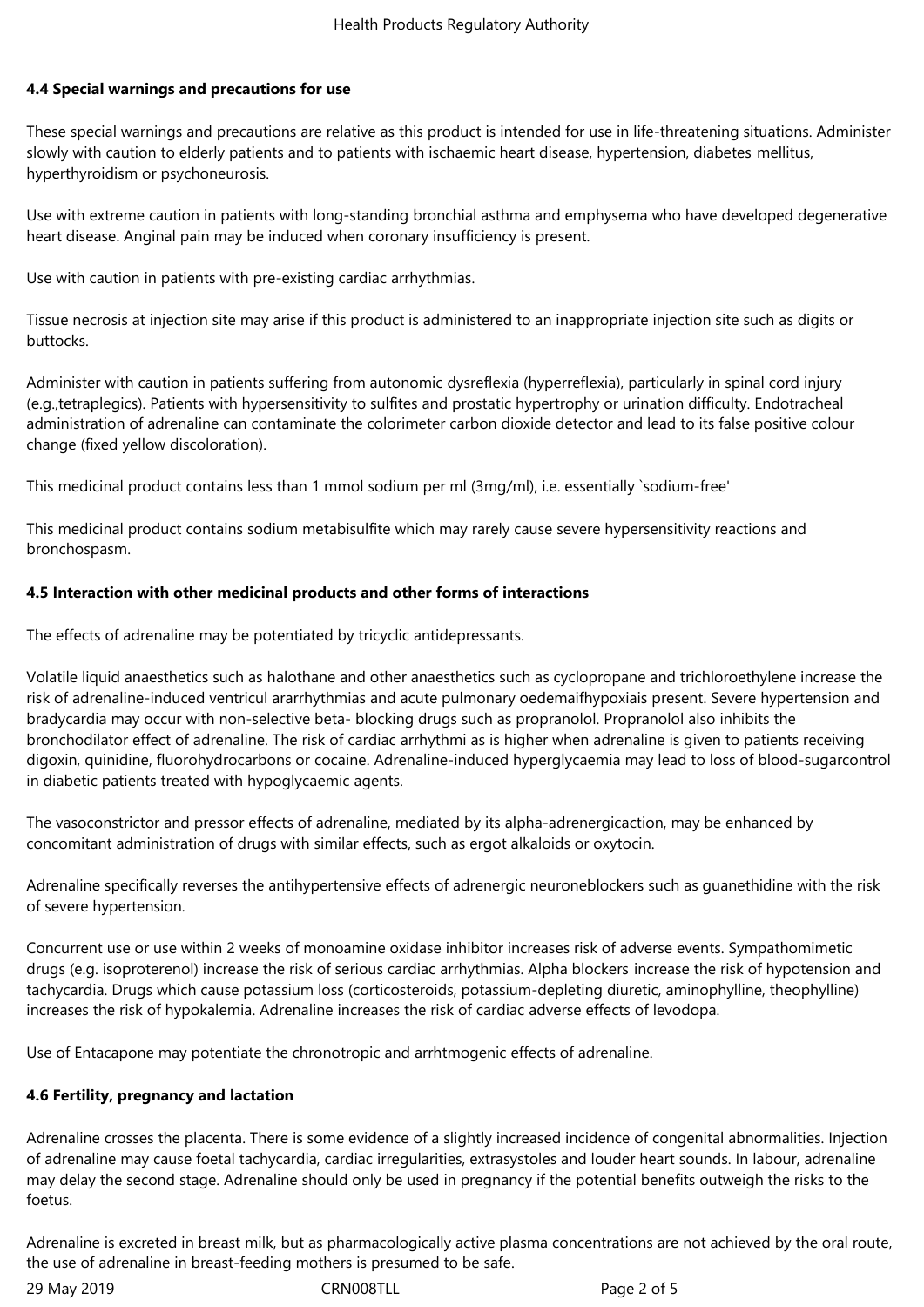Not applicable; this preparation is intended for use only in emergencies.

## **4.8 Undesirable effects**

The potentially severe adverse effects of adrenaline arise from its effect upon blood pressure and cardiac rhythm. Anginal pain, Ventricular fibrillation, myocardial ischaemia and myocardial infarction may occur.

Severe hypertension may lead to cerebral haemorrhage and pulmonary oedema. Stress cardiomyopathy, bowel necrosis, pallor and thrombocytosis. Symptomatic adverse effects are anxiety, dyspnoea, restlessness, palpitations, tachycardia, tremor, weakness, dizziness, headache and cold extremities, nausea, vomiting, sweating and local ischaemicnecrosis.

Other effects that may occur include difficulty in micturition and urinary retention.

Biochemical effects include inhibition of insulin secretion and hypoglycaemia even with low doses, gluconeogenesis, glycolysis, lipolysis and ketogenesis.

Please cross refer to section 4.4

#### Reporting of suspected adverse reactions

Reporting suspected adverse reactions after authorisation of the medicinal product is important. It allows continued monitoring of the benefit/risk balance of the medicinal product. Healthcare professionals are asked to report any suspected adverse reactions via HPRA Pharmacovigilance, Earlsfort Terrace, IRL - Dublin 2; Tel: +353 1 6764971; Fax: +353 1 6762517. Website: www.hpra.ie; E-mail: medsafety@hpra.ie.

## **4.9 Overdose**

Symptoms: [cardiac arr](http://www.hpra.ie/)hythmi[as leading to ventric](mailto:medsafety@hpra.ie)ular fibrillation and death, severe hypertension leading to pulmonary oedema and cerebral haemorrhage.

Treatment: combined alpha- and beta-adrenergic blocking agents such as labetalol may counteract the effects of adrenaline, or a beta-blocking agent may be used to treat any supraventricular arrhythmias and phentolamine to control the alpha-mediated effects on the peripheral circulation. Rapidly acting vasodilators such as nitrates and sodium nitroprusside may also be helpful.

Immediate resuscitation support must be available.

## **5 PHARMACOLOGICAL PROPERTIES**

## **5.1 Pharmacodynamic properties**

ATC code: C01 CA24

Adrenaline is a direct-acting sympathomimetic agent exerting its effect on alpha- and beta-adrenoceptors. Major effects are increased systolic blood pressure, reduced diastolic pressure, tachycardia, hyperglycaemia and hypokalaemia. It is a powerful cardiac stimulant. It has vasopressor properties and is a bronchodilator.

#### **5.2 Pharmacokinetic properties**

Adrenaline is rapid in onset and of short duration and is rapidly distributed to the heart, spleen, several glandular tissues and adrenergic nerves. It crosses the placenta and is excreted in breast milk. It is approximately 50% bound to plasma proteins. The onset of action is rapid and after i.v. infusion the half-life is approximately 5-10 minutes.

Adrenaline is rapidly metabolised in the liver and tissues by oxidative deamination and O-methylation followed by reduction or by conjugation with glucuronic acid or sulfate. Up to 90% of the i.v. dose is excreted in the urine as metabolites.

## **5.3 Preclinical safety data**

29 May 2019 **CRNOOSTLL** 29 May 2019 **Page 3 of 5**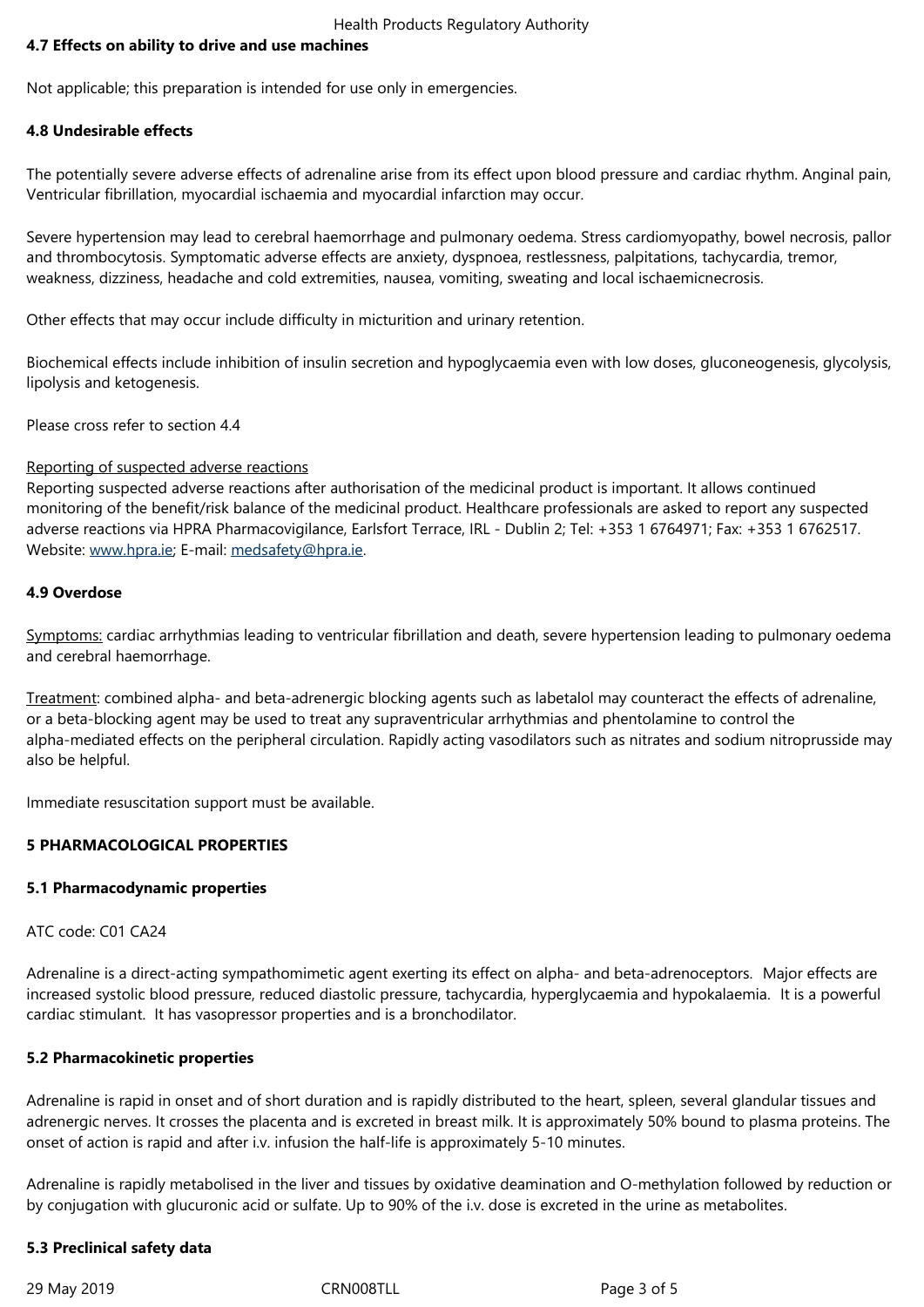## Health Products Regulatory Authority

Not applicable since Adrenaline (Epinephrine) Injection has been used in clinical practice for many years and its effects in man are well known.

## **6 PHARMACEUTICAL PARTICULARS**

## **6.1 List of excipients**

Citric acid monohydrate Sodium citrate (E331) Sodium chloride Sodium metabisulfite (E223) Dilute hydrochloric acid (for pH adjustment) Water for injection

## **6.2 Incompatibilities**

In the absence of compatability studies, this medicinal product must not be mixed with other medicinal products. Adrenaline should not be mixed with sodium bicarbonate; the solution is oxidised to adrenochrome and then forms polymers.

## **6.3 Shelf life**

18 months. The solution should be used immediately after opening. Discard any unused portion.

## **6.4 Special precautions for storage**

Do not store above 25°C. Keep the container in the outer carton in order to protect from light.

## **6.5 Nature and contents of container**

The solutionis contained in a prefilled Type I glass syringe, with a polystyrene plunger rod and latex-free bromobutyl rubber plunger stopper. The syringe is pre-fitted with a 1"passivated stainless steel hypodermic needle within an elastomer needle shield. The prefilled syringe is packed in a polyester container with a sealable polyethylene film.

Each pre-filled syringe contains1 mL or 0.5 ml of Adrenaline (Epinephrine) 1:1,000 solution for injection. One pre-filled syringe percarton. Not all pack sizes may be marketed.

This presentation is for emergency administration by a healthcare professional.

## **6.6 Special precautions for disposal of a used medicinal product or waste materials derived from such medicinal product and other handling of the product**

Do not use if solution is discoloured. For single use only.

Any unused product or waste material should be disposed of in accordance with local requirements.

## **7 MARKETING AUTHORISATION HOLDER**

DLRC Pharma Services Limited Chesterfield House Clonmannon Ashford Wicklow Ireland

# **8 MARKETING AUTHORISATION NUMBER**

PA22684/001/001.

29 May 2019 **CRNOOSTLL** 29 May 2019